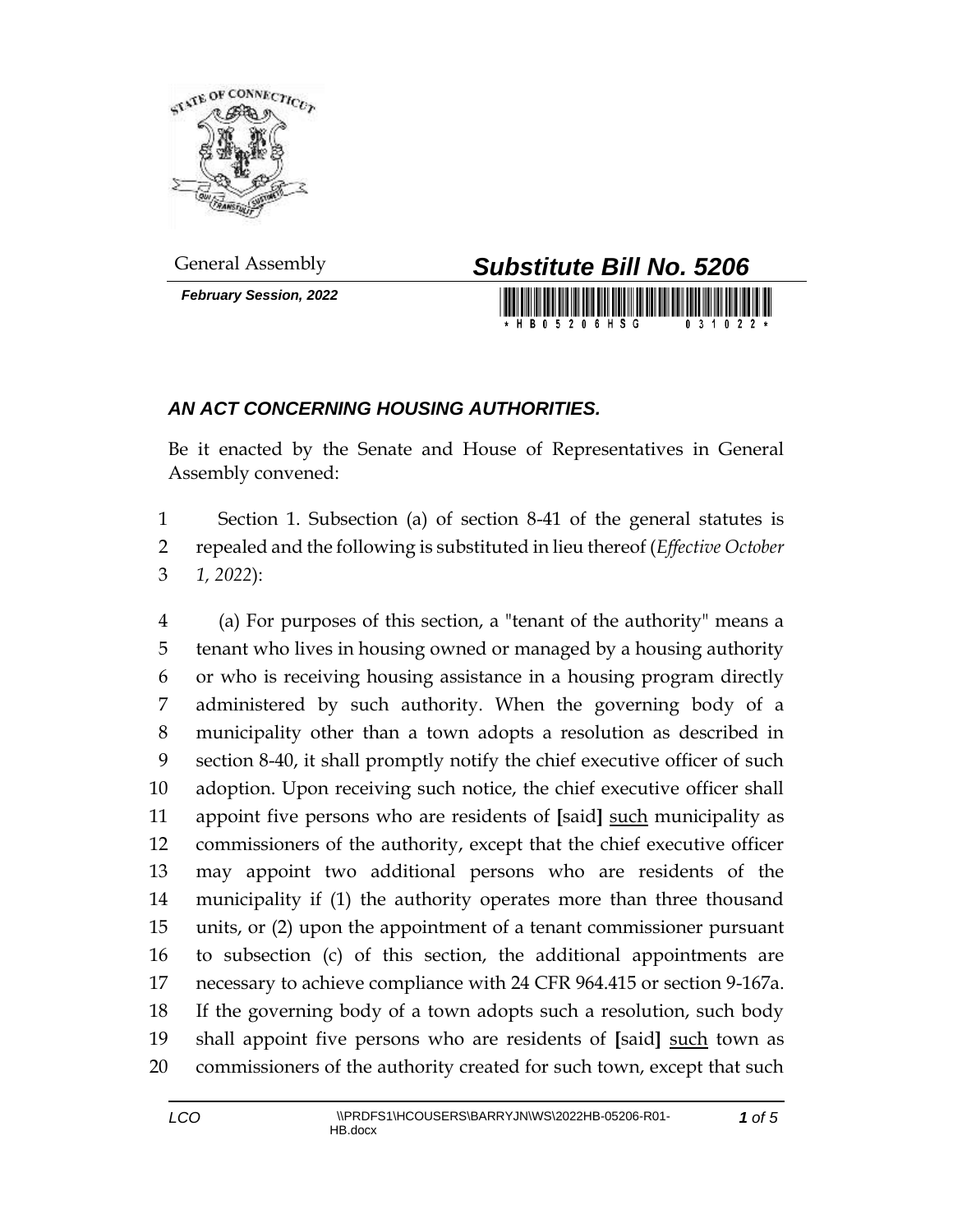body may appoint two additional persons who are residents of the town if, upon the appointment of a tenant commissioner pursuant to subsection (c) of this section, the additional appointments are necessary to achieve compliance with 24 CFR 964.415 or section 9-167a. The commissioners who are first so appointed shall be designated to serve 26 for a term of either one, two, three, four or five years, except that if the authority has five members, the terms of not more than one member shall expire in the same year. Terms shall commence on the first day of the month next succeeding the date of their appointment, and annually thereafter a commissioner shall be appointed to serve for five years except that any vacancy which may occur because of a change of residence by a commissioner, removal of a commissioner, resignation or death shall be filled for the unexpired portion of the term. If a governing body increases the membership of the authority on or after July 1, 1995, such governing body shall, by resolution, provide for a term of five years for each such additional member. The term of the chairman shall be three years. At least one of such commissioners of an authority having five members, and at least two of such commissioners of an authority having more than five members, shall be a tenant or tenants of the authority selected pursuant to subsection (c) of this section. If, on October 1, 1979, a municipality has adopted a resolution as described in section 8-40, but has no tenants serving as commissioners, the chief executive officer of a municipality other than a town or the governing body of a town shall appoint a tenant who meets the qualifications set out in this section as a commissioner of such authority when the next vacancy occurs. No commissioner of an authority may hold any public office in the municipality for which the authority is created. A commissioner shall hold office until **[**said**]** such commissioner's 49 successor is appointed and has qualified. Not later than January 1, 2023, each commissioner who is serving on said date and, thereafter, upon 51 appointment, each newly appointed commissioner who is not a reappointed commissioner, shall participate in a training for housing 53 authority commissioners provided by the United States Department of 54 Housing and Urban Development. A certificate of the appointment or reappointment of any commissioner shall be filed with the clerk and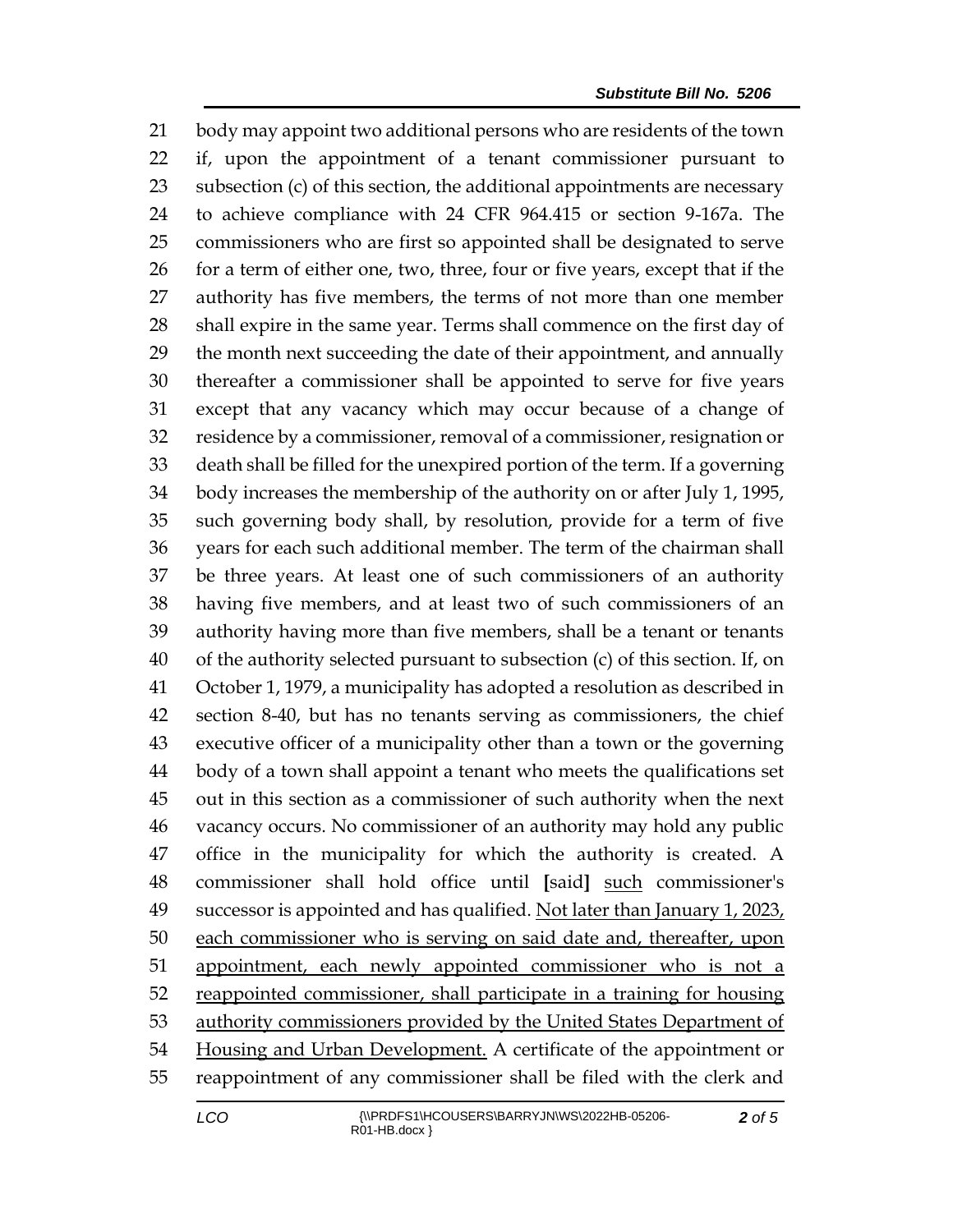shall be conclusive evidence of the legal appointment of such commissioner, after said commissioner has taken an oath in the form prescribed in the first paragraph of section 1-25. The powers of each authority shall be vested in the commissioners thereof. Three commissioners shall constitute a quorum if the authority consists of five commissioners. Four commissioners shall constitute a quorum if the authority consists of more than five commissioners. Action may be taken by the authority upon a vote of not less than a majority of the commissioners present, unless the bylaws of the authority require a larger number. The chief executive officer, or, in the case of an authority for a town, the governing body of the town, shall designate which of the commissioners shall be the first chairman, but when the office of chairman of the authority becomes vacant, the authority shall select a chairman from among its commissioners. An authority shall select from among its commissioners a vice chairman, and it may employ a secretary, who shall be executive director, and technical experts and such other officers, agents and employees, permanent and temporary, as it requires, and shall determine their qualifications, duties and compensation, provided, in municipalities having a civil service law, all appointments and promotions, except the employment of the secretary, shall be based on examinations given and lists prepared under such law, and, except so far as may be inconsistent with the terms of this chapter, such civil service law and regulations adopted thereunder shall apply to such housing authority and its personnel. For such legal services as it requires, an authority may employ its own counsel and legal staff. An authority may delegate any of its powers and duties to one or more of its agents or employees. A commissioner, or any employee of the authority who handles its funds, shall be required to furnish an adequate bond. The commissioners shall serve without compensation, but shall be entitled to reimbursement for their actual and necessary expenses incurred in the performance of their official duties.

 Sec. 2. Section 8-68f of the general statutes is repealed and the following is substituted in lieu thereof (*Effective October 1, 2022*):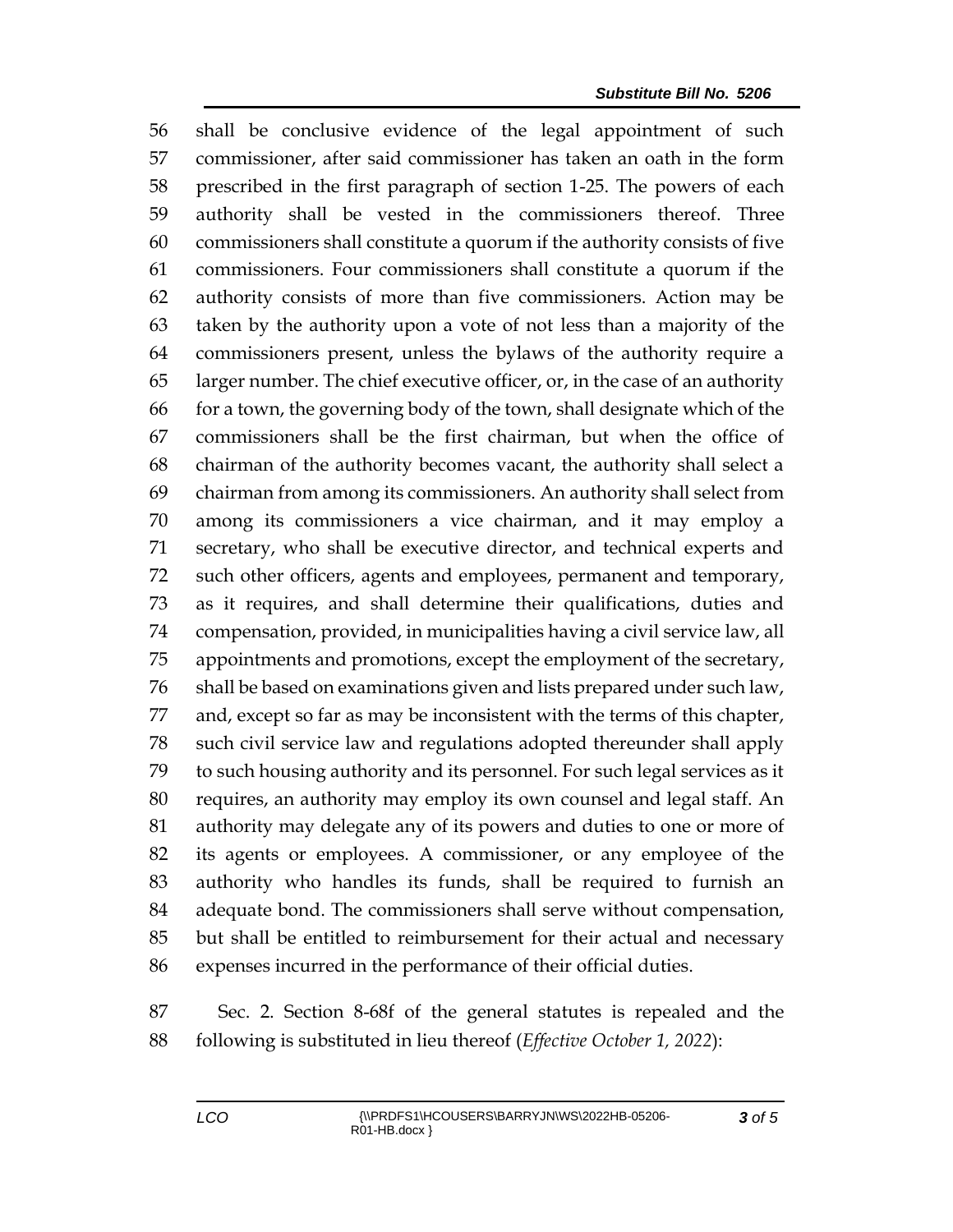Each housing authority **[**which**]** that receives financial assistance under any state housing program, and the Connecticut Housing Finance Authority or its subsidiary when said authority or subsidiary is the successor owner of housing previously owned by a housing authority under part II or part VI of this chapter, shall, for housing which it owns and operates, (1) provide each of its tenants with a written lease, (2) provide each of its tenants with, at the time the tenant signs an initial 96 lease and, annually thereafter, contact information for the management of the housing authority, the local health department and the Commission on Human Rights and Opportunities, and a copy of the guidance concerning rights and responsibilities of landlords and tenants that is posted on the Internet web site of the Judicial Branch, (3) adopt a procedure for hearing tenant complaints and grievances, **[**(3)**]** (4) adopt procedures for soliciting tenant comment on proposed changes in housing authority policies and procedures, including changes to its lease and to its admission and occupancy policies, and **[**(4)**]** (5) encourage tenant participation in the housing authority's operation of state housing programs, including, where appropriate, the facilitation of tenant participation in the management of housing projects. If such housing authority or the Connecticut Housing Finance Authority or its subsidiary operates both a federal and a state-assisted housing program, it shall use the same procedure for hearing tenant grievances in both programs. The Commissioner of Housing shall adopt regulations in accordance with the provisions of chapter 54 to establish uniform minimum standards for the requirements in this section.

 Sec. 3. Section 8-68d of the general statutes is repealed and the following is substituted in lieu thereof (*Effective October 1, 2022*):

116 (a) Each housing authority shall submit a report to the Commissioner of Housing and the chief executive officer of the municipality in which the authority is located not later than March first, annually. The report shall contain (1) an inventory of all existing housing owned or operated by the authority, including the total number, types and sizes of rental units and the total number of occupancies and vacancies in each housing